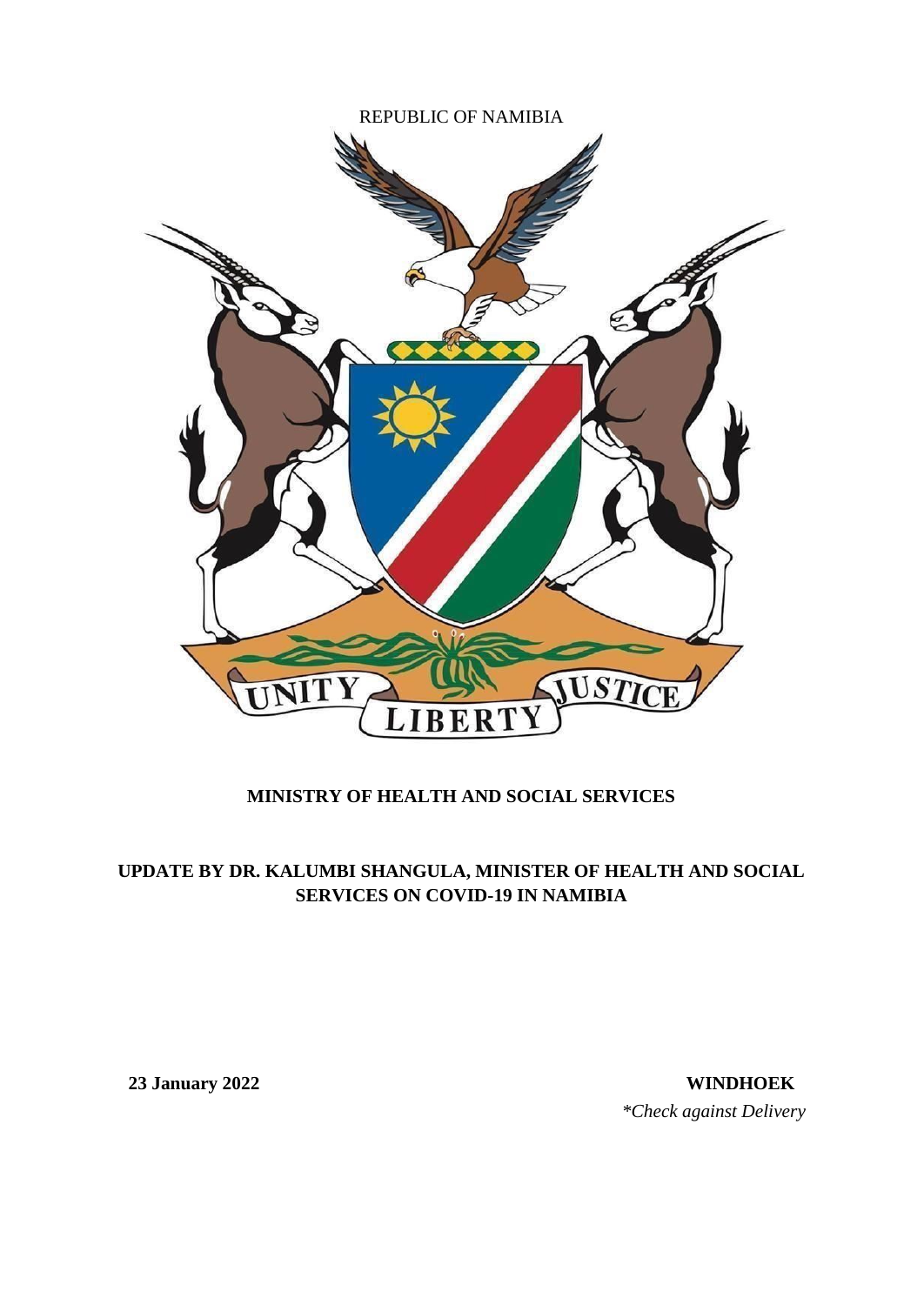1. We announce one hundred and nine **(109)** positive cases from one thousand eight hundred and fourteen (**1 814**) results in the last twenty-four (24) hour reporting cycle, which represents **6.0**% positivity ratio. Out of the total confirmed cases, one hundred and two (102) are new cases and seven (7) are reinfections. The sex distribution of the total confirmed cases is fifty-six (56) females, of which 51 are new cases, and fifty-three (53) males, of which 51 are new cases. The age range of the cases is from seven (7) months to ninety-three (93) years.

| <b>Region</b> | New cases      | <b>District</b>   | New cases      | <b>Reinfections</b> | <b>Total</b>            |
|---------------|----------------|-------------------|----------------|---------------------|-------------------------|
| Khomas        | 28             | Windhoek          | 28             | 1                   | 29                      |
|               | 17             | Swakopmund        | 9              | $\overline{4}$      | 13                      |
| Erongo        |                | <b>Walvis Bay</b> | 8              | $\mathbf{1}$        | 9                       |
|               |                | Outapi            | 5              | $\overline{0}$      | 5                       |
|               | 14             | Oshikuku          | $\overline{4}$ | $\overline{0}$      | $\overline{\mathbf{4}}$ |
| Omusati       |                | Okahao            | $\overline{4}$ | $\overline{0}$      | $\overline{\mathbf{4}}$ |
|               |                | Tsandi            | $\mathbf{1}$   | $\theta$            | $\mathbf{1}$            |
|               |                | Otjiwarongo       | 5              | $\overline{0}$      | 5                       |
| Otjozondjupa  | 10             | Grootfontein      | $\overline{4}$ | $\overline{0}$      | $\overline{\mathbf{4}}$ |
|               |                | Okakarara         | 1              | $\overline{0}$      | $\mathbf{1}$            |
|               |                | Luderitz          | $\overline{4}$ | $\overline{0}$      | $\overline{\mathbf{4}}$ |
| $\ $ Kharas   | 9              | Keetmanshoop      | $\overline{4}$ | $\overline{0}$      | $\overline{\mathbf{4}}$ |
|               |                | Karasburg         | 1              | $\overline{0}$      | $\mathbf{1}$            |
| Oshikoto      | 7              | Onandjokwe        | 7              | $\overline{0}$      | $\overline{7}$          |
| Omaheke       | $\overline{7}$ | Gobabis           | $\overline{7}$ | 1                   | 8                       |
| Kunene        | 5              | Opuwo             | $\overline{4}$ | $\overline{0}$      | $\overline{\mathbf{4}}$ |
|               |                | Outjo             | 1              | $\overline{0}$      | $\mathbf{1}$            |
| Oshana        | $\overline{4}$ | Oshakati          | $\overline{4}$ | $\overline{0}$      | $\overline{\mathbf{4}}$ |
| Zambezi       | 1              | Katima Mulilo     | 1              | $\overline{0}$      | $\mathbf{1}$            |
| <b>Total</b>  | 102            |                   | 102            | 7                   | 109                     |

*Table 1: New COVID-19 positive cases & reinfections, 23 January 2022*

- 2. We are reporting cases from 10 regions, with Khomas region recording more cases twenty-nine (29), constituting 26.6% of the total cases, followed by Erongo region with twenty-two (22), constituting 20.2% of the total cases.
- 3. Among the confirmed cases are sixteen (16) learners from different schools, five (5) students and two (2) health care workers. Twelve (12) cases are fully vaccinated and four (4) did not specify the number of doses received. Ninety-three (93) cases are not vaccinated, accounting for **85.3%** of the total confirmed cases.
- 4. One hundred and sixty-three **(163)** cases from six (6) regions have recovered.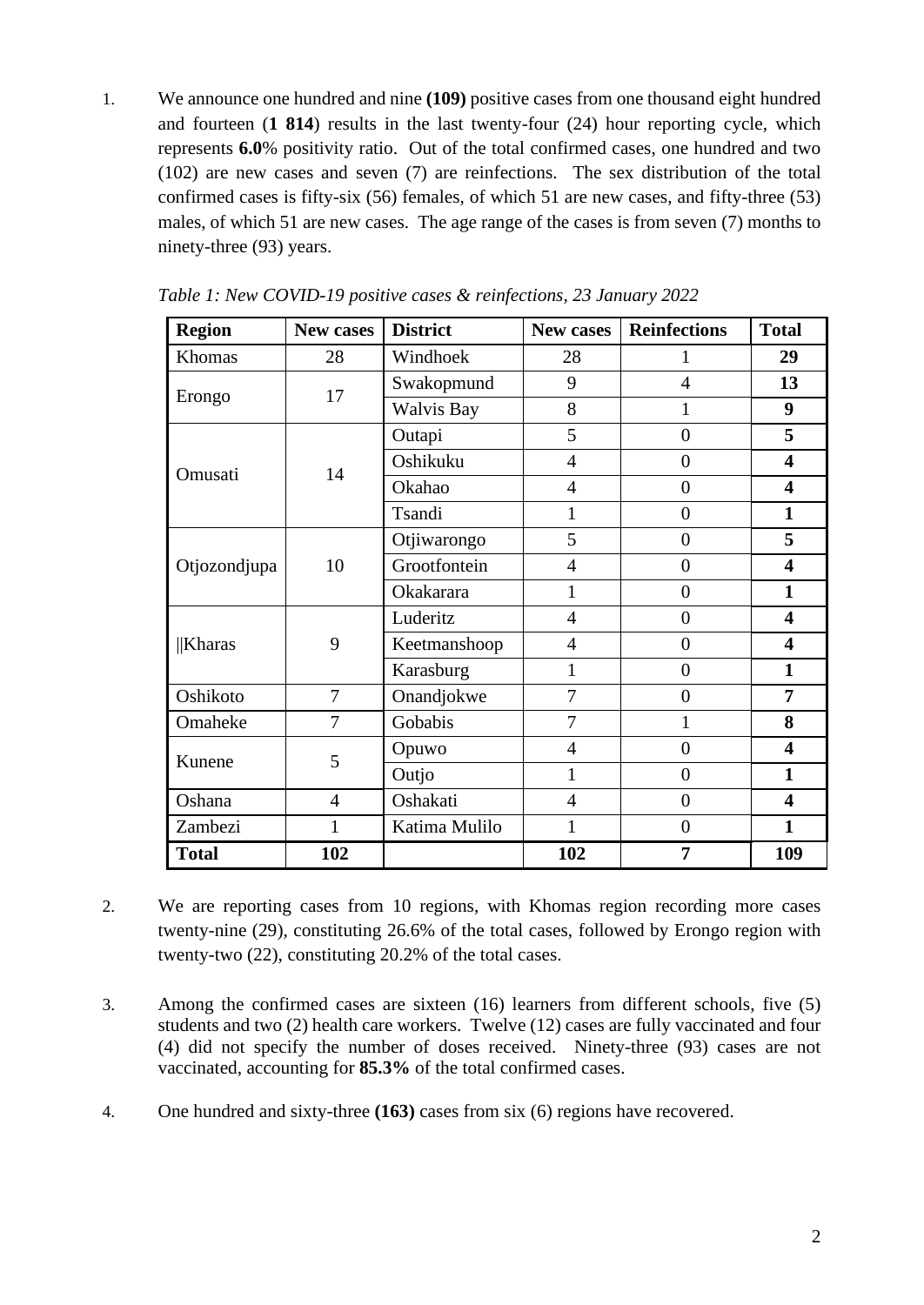| <b>Region</b> | <b>Number</b> |
|---------------|---------------|
| Omusati       | 41            |
| $\ $ Kharas   | 32            |
| Hardap        | 32            |
| Khomas        | 31            |
| Kavango West  | 24            |
| Oshana        | 3             |
| <b>Total</b>  | 163           |

*Table 2: Distribution of new recoveries by region, 23 January 2022*

5. The number of active cases is eight thousand five hundred and six (**8 506)**. Two hundred and twenty-five **(225)** cases are currently hospitalized across all regions. Two **(2)** of the hospitalized cases have received one dose of the COVID-19 vaccine, eighteen (**18)** are fully vaccinated, while two hundred and five **(205)** are not vaccinated constituting **91.1%** of all hospitalized cases. Twenty-eight (**28**) cases are in Intensive Care Unit (ICU) of which two **(2)** are fully vaccinated.

|               |                | <b>Hospitalized cases</b> |                | <b>Vaccinated</b> | ICU            |                  | <b>Vaccinated</b> |                  |
|---------------|----------------|---------------------------|----------------|-------------------|----------------|------------------|-------------------|------------------|
| <b>Region</b> | Current        | Previous                  | $1st$ dose     | $2nd$ dose        | Current        | Previous         | $1st$ dose        | $2nd$ dose       |
| Omusati       | 40             | 40                        | $\mathbf{0}$   | $\boldsymbol{0}$  | $\mathbf{0}$   | $\overline{0}$   | $\mathbf{0}$      | $\overline{0}$   |
| Khomas        | 32             | 33                        | $\mathbf{0}$   | $\overline{2}$    | 11             | 12               | $\mathbf{0}$      | $\mathbf{1}$     |
| Ohangwena     | 29             | 29                        | $\mathbf{1}$   | $\mathbf{1}$      | $\overline{0}$ | $\boldsymbol{0}$ | $\mathbf{0}$      | $\boldsymbol{0}$ |
| Oshana        | 28             | $\overline{31}$           | $\overline{0}$ | $\overline{0}$    | $\overline{3}$ | $\overline{3}$   | $\overline{0}$    | $\boldsymbol{0}$ |
| Erongo        | $22\,$         | 22                        | $\mathbf{1}$   | $\overline{5}$    | $\overline{3}$ | $\overline{3}$   | $\mathbf{0}$      | $\mathbf{1}$     |
| Oshikoto      | 16             | 16                        | $\Omega$       | $\boldsymbol{0}$  | 11             | 11               | $\boldsymbol{0}$  | $\Omega$         |
| Kunene        | 12             | 12                        | $\mathbf{0}$   | 6                 | $\mathbf{0}$   | $\boldsymbol{0}$ | $\mathbf{0}$      | $\boldsymbol{0}$ |
| Kavango East  | 12             | 11                        | $\mathbf{0}$   | $\boldsymbol{0}$  | $\mathbf{0}$   | $\boldsymbol{0}$ | $\boldsymbol{0}$  | $\boldsymbol{0}$ |
| Otjozondjupa  | 10             | 10                        | $\overline{0}$ | $\overline{3}$    | $\mathbf{0}$   | $\overline{0}$   | $\overline{0}$    | $\overline{0}$   |
| Omaheke       | 10             | 10                        | $\Omega$       | $\Omega$          | $\Omega$       | $\Omega$         | $\Omega$          | $\Omega$         |
| Zambezi       | $\overline{7}$ | $\overline{7}$            | $\mathbf{0}$   | $\overline{0}$    | $\overline{0}$ | $\overline{0}$   | $\overline{0}$    | $\overline{0}$   |
| Hardap        | $\overline{4}$ | $\overline{4}$            | $\mathbf{0}$   | $\boldsymbol{0}$  | $\mathbf{0}$   | $\boldsymbol{0}$ | $\boldsymbol{0}$  | $\boldsymbol{0}$ |
| <b>Kharas</b> | $\overline{2}$ | $\overline{3}$            | $\overline{0}$ | $\mathbf{1}$      | $\mathbf{0}$   | $\overline{0}$   | $\overline{0}$    | $\boldsymbol{0}$ |
| Kavango West  | $\mathbf{1}$   | $\mathbf{1}$              | $\overline{0}$ | $\boldsymbol{0}$  | $\mathbf{0}$   | $\overline{0}$   | $\mathbf{0}$      | $\overline{0}$   |
| <b>Total</b>  | 225            | 229                       | $\overline{2}$ | 18                | 28             | 29               | $\boldsymbol{0}$  | $\overline{2}$   |

*Table 3: Distribution of hospitalization of confirmed cases per region, 23 January 2022*

6. We are reporting six (6) deaths from four (4) districts.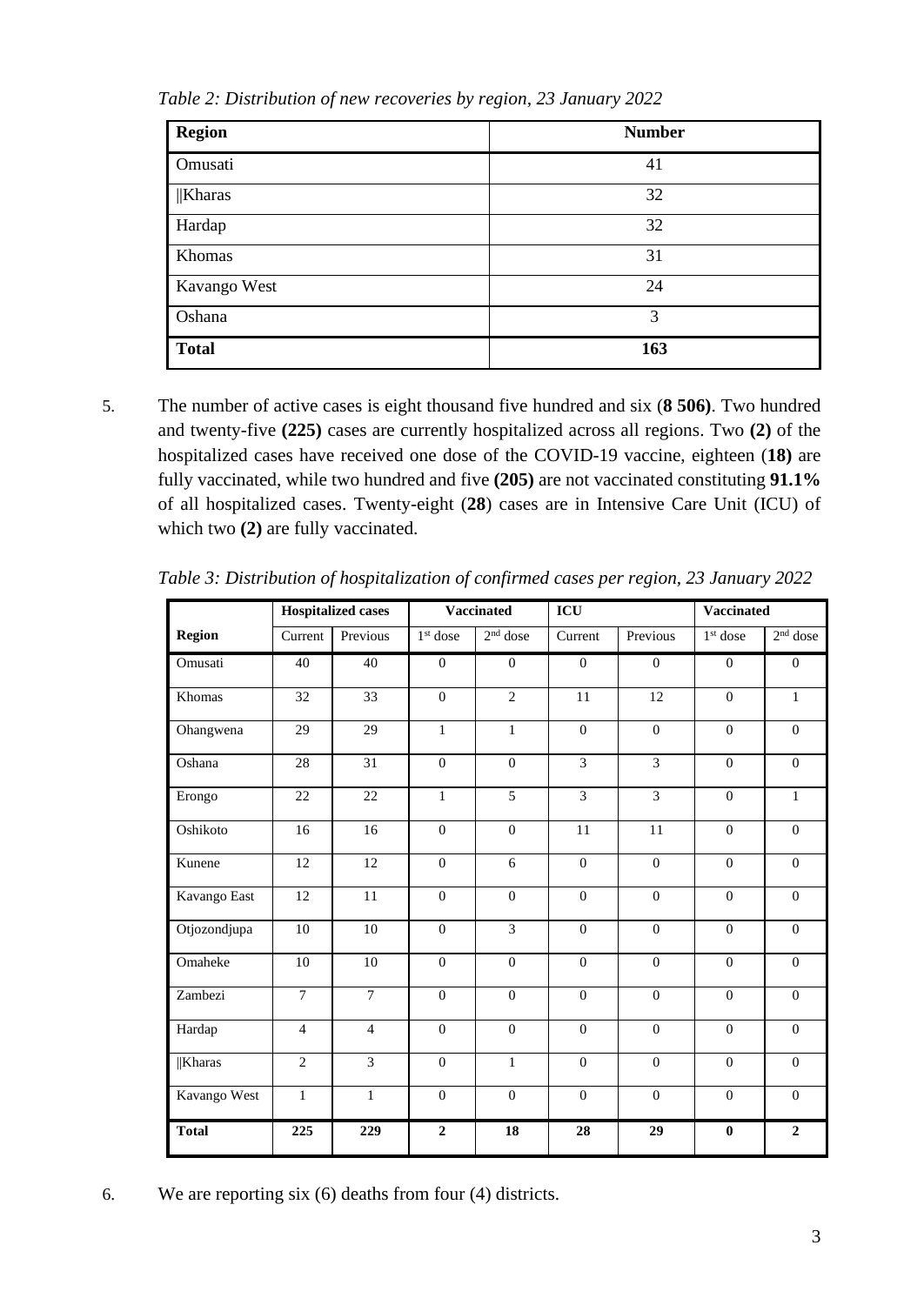*Table 4a. Summary of deaths, 23 January 2022*

| <b>District</b> |   | <b>Sex</b><br><b>Total</b> |  | <b>Classification</b> |           | Home  | Comorbidity |
|-----------------|---|----------------------------|--|-----------------------|-----------|-------|-------------|
|                 | M | F                          |  | COVID-19<br>death     | C-R death | death |             |
| Outapi          |   |                            |  |                       |           |       |             |
| Tsandi          |   |                            |  |                       |           |       |             |
| Omaruru         |   | $1*$                       |  |                       |           |       |             |
| Oshakati        |   | $\theta$                   |  |                       |           |       |             |
| <b>Total</b>    |   |                            |  |                       |           |       |             |

*\*Home death*

*Table 4b. Age group and vaccination status of the deceased, 23 January 2022*

| Age          | o o<br>No. of | <b>Vaccination Status</b> |                         |                    |
|--------------|---------------|---------------------------|-------------------------|--------------------|
| group        | <b>Deaths</b> | One dose                  | <b>Fully vaccinated</b> | <b>Three doses</b> |
| Under 1      | $\Omega$      | Not applicable            | Not applicable          | Not applicable     |
| $1 - 4$      | $\Omega$      | Not applicable            | Not applicable          | Not applicable     |
| $5 - 11$     | $\theta$      | Not applicable            | Not applicable          | Not applicable     |
| $12 - 13$    | $\Omega$      |                           |                         |                    |
| $14 - 17$    | $\Omega$      | 0                         | 0                       | 0                  |
| 18-29        | 0             | 0                         | $\Omega$                | 0                  |
| 30-39        | $\theta$      | 0                         | $\theta$                | 0                  |
| 40-49        | 0             | 0                         | $\Omega$                | 0                  |
| 50-59        |               | 0                         | $\Omega$                | 0                  |
| $60 - 69$    |               | 0                         |                         | 0                  |
| 70-79        |               | 0                         | $\theta$                | 0                  |
| 80-89        | 3             |                           | 0                       | 0                  |
| $90+$        |               | O                         |                         |                    |
| <b>Total</b> |               |                           |                         |                    |

- 7. Five (5) deaths occurred between 16-21 January 2022 and one (1) death occurred on 22 January 2022. One (1) deceased case from Omaruru district died at home. One (1) of the deceased cases was vaccinated with first dose. The remainder five (5) deceased were not vaccinated. Therefore none of the deceased was fully vaccinated.
- 8. By 22 January 2022, a total of **414 406** people aged 18 years and older have received one dose of the COVID-19 vaccine, representing **28.2%** of the target population which is (1 471 973). A total of **111 383** have received the Johnson & Johnson vaccine, while **243 243** adults have received two doses of other vaccine types. Hence, **354 626** adults have completed their vaccination, translating to **24.1%** of the target population.
- 9. Three thousand two hundred and fifteen (**3 215**) children aged 12-17 years have received one dose of the Pfizer vaccine, representing **1.0%** of the target population (307 298). Of these, seven hundred and thirty-two **(732)** are fully vaccinated. Hence, the cumulative number of people vaccinated with the first dose of the COVID-19 vaccine for both adults and children is **417 621**, of which **355 358** are fully vaccinated, translating to **20%** of the total target population (1 779 271).
- 10. Thirteen thousand four hundred and sixty-four **(13 464)** people have received a COVID-19 vaccine booster dose. Details of vaccinations are presented in tables 5, 6, 7, 8 and 9 below.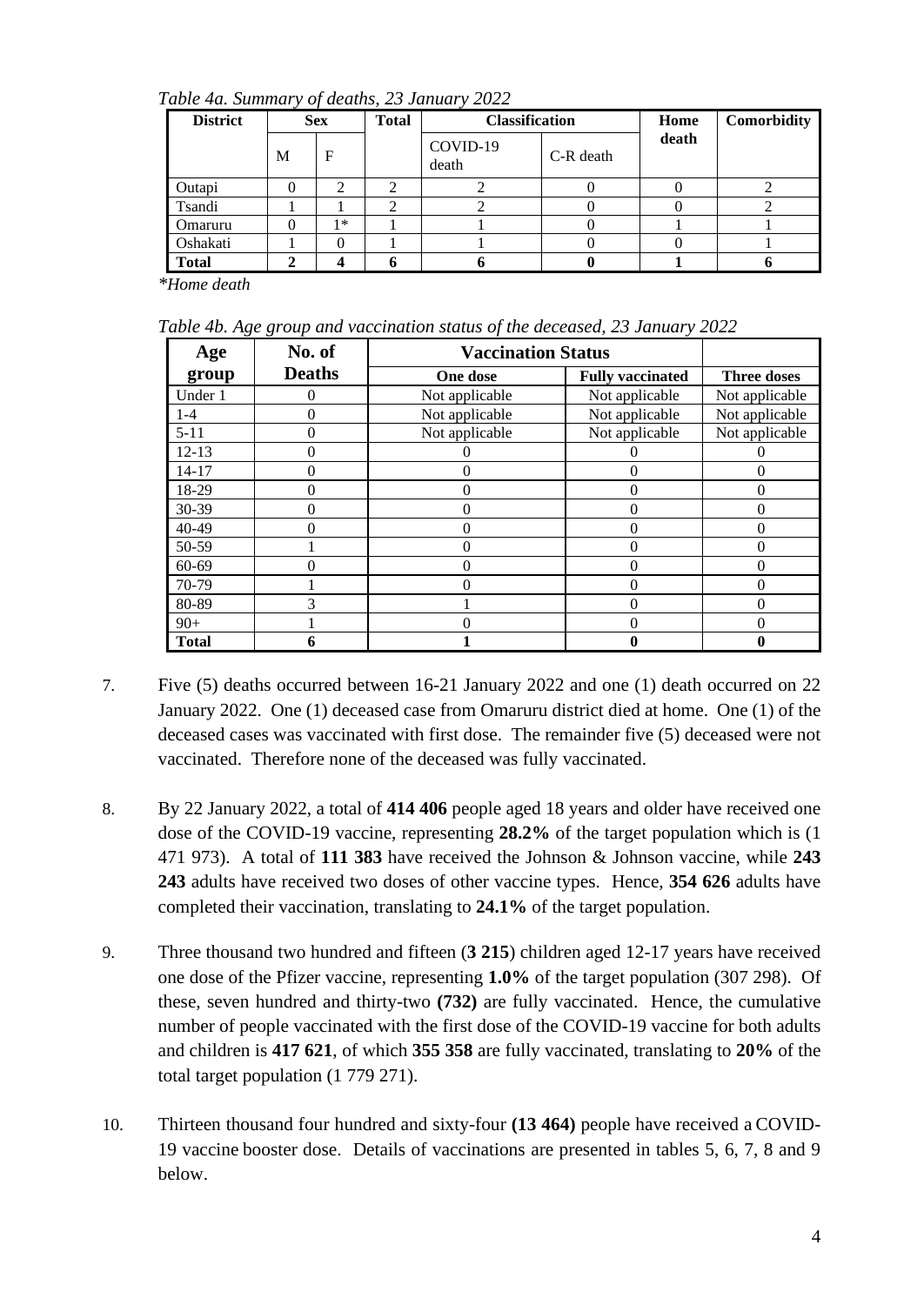| <b>Region</b> |                | Sinopharm |                | <b>AstraZeneca</b> | Sputnik V      |                |            | <b>Pfizer</b> |                | J&J    | Grand<br>total 1st |
|---------------|----------------|-----------|----------------|--------------------|----------------|----------------|------------|---------------|----------------|--------|--------------------|
|               | ${\bf New}$    | All       | <b>New</b>     | All                | <b>New</b>     | All            | <b>New</b> | All           | <b>New</b>     | All    | dose               |
| Erongo        | $\theta$       | 15985     | $\theta$       | 13179              | $\overline{0}$ | 3              | $\theta$   | 1132          | $\theta$       | 9382   | 39681              |
| Hardap        | $\Omega$       | 12716     | $\Omega$       | 5587               | $\Omega$       | $\Omega$       | $\Omega$   | 534           | $\theta$       | 7008   | 25845              |
| <b>Kharas</b> | $\overline{0}$ | 10355     | $\mathbf{0}$   | 4594               | $\overline{0}$ | $\Omega$       | $\Omega$   | 240           | $\theta$       | 5963   | 21152              |
| Kavango East  | $\Omega$       | 10716     | $\Omega$       | 7075               | $\Omega$       | $\Omega$       | $\Omega$   | 1318          | $\theta$       | 10682  | 29791              |
| Kavango West  | $\Omega$       | 5856      | $\Omega$       | 4525               | $\Omega$       | $\Omega$       | $\Omega$   | 794           | $\theta$       | 9618   | 20793              |
| Khomas        | $\theta$       | 41988     | $\Omega$       | 29514              | $\Omega$       | 94             | $\Omega$   | 4344          | $\theta$       | 20463  | 96403              |
| Kunene        | $\mathbf{0}$   | 11704     | $\mathbf{0}$   | 5432               | $\mathbf{0}$   | $\overline{0}$ | $\theta$   | 121           | $\theta$       | 7905   | 25162              |
| Ohangwena     | $\overline{0}$ | 15813     | $\theta$       | 5293               | $\overline{0}$ | $\overline{c}$ | $\Omega$   | 124           | $\mathbf{0}$   | 6002   | 27234              |
| Omaheke       | $\mathbf{0}$   | 8331      | $\mathbf{0}$   | 5008               | $\mathbf{0}$   | $\Omega$       | $\Omega$   | 248           | $\mathbf{0}$   | 5414   | 19001              |
| Omusati       | $\Omega$       | 13537     | $\Omega$       | 7217               | $\Omega$       | $\Omega$       | $\theta$   | 287           | $\Omega$       | 5525   | 26566              |
| Oshana        | $\Omega$       | 12480     | $\overline{0}$ | 4782               | $\Omega$       | 29             | $\theta$   | 256           | $\mathbf{0}$   | 4575   | 22122              |
| Oshikoto      | $\overline{0}$ | 12164     | $\overline{0}$ | 3718               | $\overline{0}$ | $\overline{0}$ | $\theta$   | 83            | $\theta$       | 5993   | 21958              |
| Otjozondjupa  | $\mathbf{0}$   | 12445     | $\mathbf{0}$   | 8457               | $\overline{0}$ | $\overline{0}$ | $\Omega$   | 305           | $\theta$       | 9922   | 31129              |
| Zambezi       | 1              | 3630      | $\overline{0}$ | 939                | $\overline{0}$ | $\Omega$       | $\theta$   | 69            | $\overline{2}$ | 2931   | 7569               |
| Total         | $\mathbf{1}$   | 187720    | $\bf{0}$       | 105320             | $\mathbf{0}$   | 128            | $\bf{0}$   | 9855          | $\mathbf{2}$   | 111383 | 414406             |

*Table 5: Summary of administered COVID-19 vaccine 1st dose, 23 January 2022*

*Table 6: Summary of administered COVID-19 vaccines 2nd dose, 23 January 2022*

|               | Sinopharm           |                        | <b>AstraZeneca</b>  |                        | <b>Sputnik V</b>    |                | <b>Pfizer</b>       |           | <b>Total</b> |
|---------------|---------------------|------------------------|---------------------|------------------------|---------------------|----------------|---------------------|-----------|--------------|
| <b>Region</b> | New 2 <sup>nd</sup> | 2 <sup>nd</sup><br>All | New 2 <sup>nd</sup> | 2 <sup>nd</sup><br>All | New 2 <sup>nd</sup> | All $2nd$      | New 2 <sup>nd</sup> | All $2nd$ | 2nd          |
|               | dose                | dose                   | dose                | dose                   | dose                | doses          | dose                | dose      | dose         |
| Erongo        | $\Omega$            | 13803                  | $\mathbf{0}$        | 11355                  | $\mathbf{0}$        | 5              | $\theta$            | 562       | 25725        |
| Hardap        | $\theta$            | 10751                  | $\mathbf{0}$        | 4239                   | $\overline{0}$      | $\theta$       | $\theta$            | 329       | 15319        |
| $  $ Kharas   | $\mathbf{0}$        | 8386                   | $\theta$            | 3166                   | $\overline{0}$      | $\theta$       | $\theta$            | 173       | 11725        |
| Kavango East  | $\theta$            | 7585                   | $\theta$            | 3789                   | $\mathbf{0}$        | $\theta$       | $\theta$            | 542       | 11916        |
| Kavango West  | $\theta$            | 4624                   | $\boldsymbol{0}$    | 2970                   | $\mathbf{0}$        | $\overline{0}$ | $\mathbf{0}$        | 255       | 7849         |
| Khomas        | $\mathbf{0}$        | 35845                  | $\boldsymbol{0}$    | 24578                  | $\mathbf{0}$        | 63             | $\boldsymbol{0}$    | 2833      | 63319        |
| Kunene        | $\theta$            | 8720                   | $\mathbf{0}$        | 4034                   | $\mathbf{0}$        | $\overline{0}$ | $\theta$            | 53        | 12807        |
| Ohangwena     | $\theta$            | 13105                  | $\theta$            | 4139                   | $\mathbf{0}$        | $\overline{0}$ | $\theta$            | 21        | 17265        |
| Omaheke       | $\theta$            | 6030                   | $\theta$            | 3042                   | $\mathbf{0}$        | $\theta$       | $\theta$            | 143       | 9215         |
| Omusati       | $\theta$            | 11803                  | $\theta$            | 5853                   | $\mathbf{0}$        | $\Omega$       | $\theta$            | 203       | 17859        |
| Oshana        | $\theta$            | 11105                  | $\boldsymbol{0}$    | 3848                   | $\mathbf{0}$        | 8              | $\theta$            | 163       | 15124        |
| Oshikoto      | $\Omega$            | 10561                  | $\theta$            | 3079                   | $\mathbf{0}$        | $\Omega$       | $\theta$            | 33        | 13673        |
| Otjozondjupa  | $\theta$            | 10837                  | $\mathbf{0}$        | 6476                   | $\overline{0}$      | $\theta$       | $\theta$            | 195       | 17508        |
| Zambezi       | 1                   | 3175                   | $\mathbf{0}$        | 739                    | $\overline{0}$      | $\theta$       | $\theta$            | 25        | 3939         |
| <b>Total</b>  | $\mathbf{1}$        | 156330                 | $\bf{0}$            | 81307                  | $\bf{0}$            | 76             | $\bf{0}$            | 5530      | 243243       |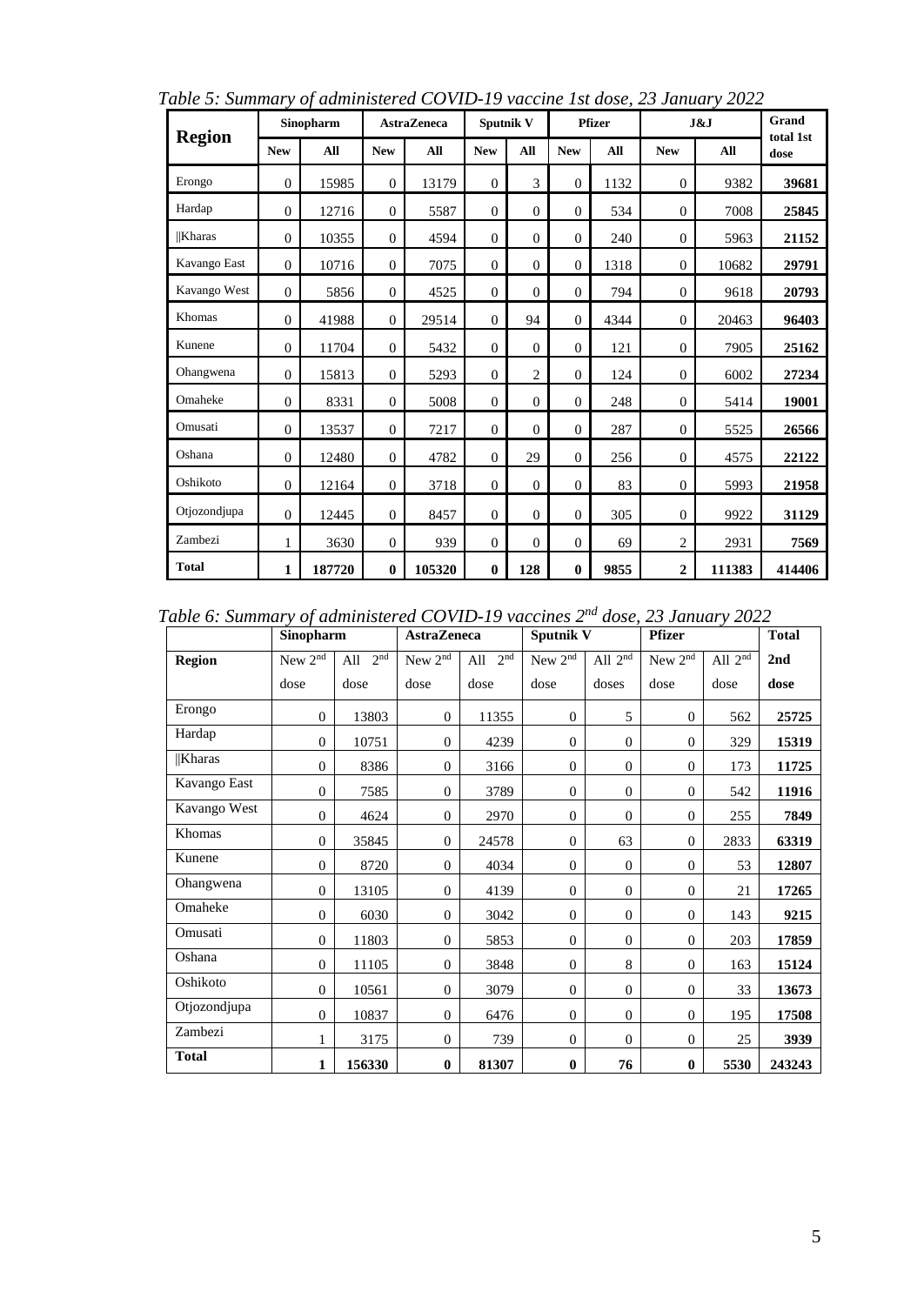|               | Sinopharm      |           | <b>AstraZeneca</b> |                        | Sputnik V      |                | <b>Pfizer</b> |                | Grand     |
|---------------|----------------|-----------|--------------------|------------------------|----------------|----------------|---------------|----------------|-----------|
| <b>Region</b> | New $3rd$      | All $3rd$ | New 3rd            | 3 <sup>rd</sup><br>All | New $3rd$      | All $3rd$      | New 3rd       | All $3rd$      | total 3rd |
|               | dose           | dose      | dose               | dose                   | dose           | doses          | dose          | dose           | dose      |
| Erongo        | $\overline{0}$ | 708       | $\overline{0}$     | 80                     | $\overline{0}$ | $\mathbf{0}$   | $\mathbf{0}$  | 1626           | 2414      |
| Hardap        | $\overline{0}$ | 580       | $\overline{0}$     | $\boldsymbol{0}$       | $\mathbf{0}$   | $\mathbf{0}$   | $\mathbf{0}$  | 625            | 1205      |
| <b>Kharas</b> | $\overline{0}$ | 271       | $\overline{0}$     | 24                     | $\mathbf{0}$   | $\theta$       | $\theta$      | 128            | 423       |
| Kavango East  | $\overline{0}$ | 177       | $\overline{0}$     | $\overline{2}$         | $\overline{0}$ | $\theta$       | $\theta$      | 111            | 290       |
| Kavango West  | $\overline{0}$ | 75        | $\overline{0}$     | $\theta$               | $\mathbf{0}$   | $\mathbf{0}$   | $\mathbf{0}$  | 72             | 147       |
| Khomas        | $\overline{0}$ | 1445      | $\overline{0}$     | 355                    | $\mathbf{0}$   | $\mathbf{0}$   | $\theta$      | 3170           | 4970      |
| Kunene        | $\overline{0}$ | 404       | $\overline{0}$     | 17                     | $\mathbf{0}$   | $\mathbf{0}$   | $\Omega$      | 231            | 652       |
| Ohangwena     | $\overline{0}$ | 96        | $\overline{0}$     | $\overline{2}$         | $\mathbf{0}$   | $\mathbf{0}$   | $\mathbf{0}$  | $\mathfrak{D}$ | 100       |
| Omaheke       | $\overline{0}$ | 67        | $\overline{0}$     | 3                      | $\mathbf{0}$   | $\mathbf{0}$   | $\mathbf{0}$  | 24             | 94        |
| Omusati       | $\overline{0}$ | 347       | $\overline{0}$     | 23                     | $\mathbf{0}$   | $\theta$       | $\mathbf{0}$  | 194            | 564       |
| Oshana        | $\overline{0}$ | 564       | $\overline{0}$     | 57                     | $\mathbf{0}$   | $\overline{0}$ | $\Omega$      | 314            | 935       |
| Oshikoto      | $\overline{0}$ | 342       | $\overline{0}$     | 39                     | $\overline{0}$ | $\overline{0}$ | $\theta$      | 99             | 480       |
| Otjozondjupa  | $\overline{0}$ | 545       | $\overline{0}$     | 58                     | $\overline{0}$ | $\overline{0}$ | $\theta$      | 433            | 1036      |
| Zambezi       | 3              | 95        | $\overline{0}$     | 5                      | $\overline{0}$ | $\overline{0}$ | $\mathbf{0}$  | 54             | 154       |
| <b>Total</b>  | 3              | 5716      | $\bf{0}$           | 665                    | $\bf{0}$       | $\bf{0}$       | $\bf{0}$      | 7083           | 13464     |

*Table 7: Summary of administered COVID-19 vaccines 3rd dose, 23 January 2022*

*Table 8: Summary of administered COVID-19 vaccines (12-17) Years, 1st dose, 23 January 2022*

|               |                |                          |              | PFIZER FOR CHILDREN 1st DOSE (12-17) Years |                        |
|---------------|----------------|--------------------------|--------------|--------------------------------------------|------------------------|
| <b>Region</b> | New (12-13)    | All 1 <sup>st</sup> dose | New (14-17)  | All $1st$ dose                             | <b>GRAND TOTAL 1st</b> |
|               | yrs)           | $(12-13 \text{ yrs})$    | yrs)         | $(14-17 \text{ yrs})$                      | DOSES (12-17 yrs)      |
| Erongo        | $\Omega$       | 107                      | $\Omega$     | 223                                        | 330                    |
| Hardap        | $\mathbf{0}$   | 148                      | $\mathbf{0}$ | 272                                        | 420                    |
| $\ $ Kharas   | $\mathbf{0}$   | 25                       | $\mathbf{0}$ | 35                                         | 60                     |
| Kavango East  | $\Omega$       | 237                      | $\mathbf{0}$ | 420                                        | 657                    |
| Kavango West  | $\mathbf{0}$   | 134                      | $\mathbf{0}$ | 238                                        | 372                    |
| Khomas        | $\Omega$       | 151                      | $\Omega$     | 303                                        | 454                    |
| Kunene        | $\mathbf{0}$   | 84                       | $\mathbf{0}$ | 147                                        | 231                    |
| Ohangwena     | $\Omega$       | 49                       | $\Omega$     | 52                                         | 101                    |
| Omaheke       | $\mathbf{0}$   | 24                       | $\mathbf{0}$ | 41                                         | 65                     |
| Omusati       | $\Omega$       | 80                       | $\mathbf{0}$ | 58                                         | 138                    |
| Oshana        | $\mathbf{0}$   | 41                       | $\mathbf{0}$ | 90                                         | 131                    |
| Oshikoto      | $\mathbf{0}$   | 16                       | $\mathbf{0}$ | 35                                         | 51                     |
| Otjozondjupa  | $\overline{0}$ | 88                       | $\mathbf{0}$ | 111                                        | 199                    |
| Zambezi       | $\overline{0}$ | 3                        | $\mathbf{0}$ | $\overline{3}$                             | 6                      |
| <b>Total</b>  | $\bf{0}$       | 1187                     | $\bf{0}$     | 2028                                       | 3215                   |